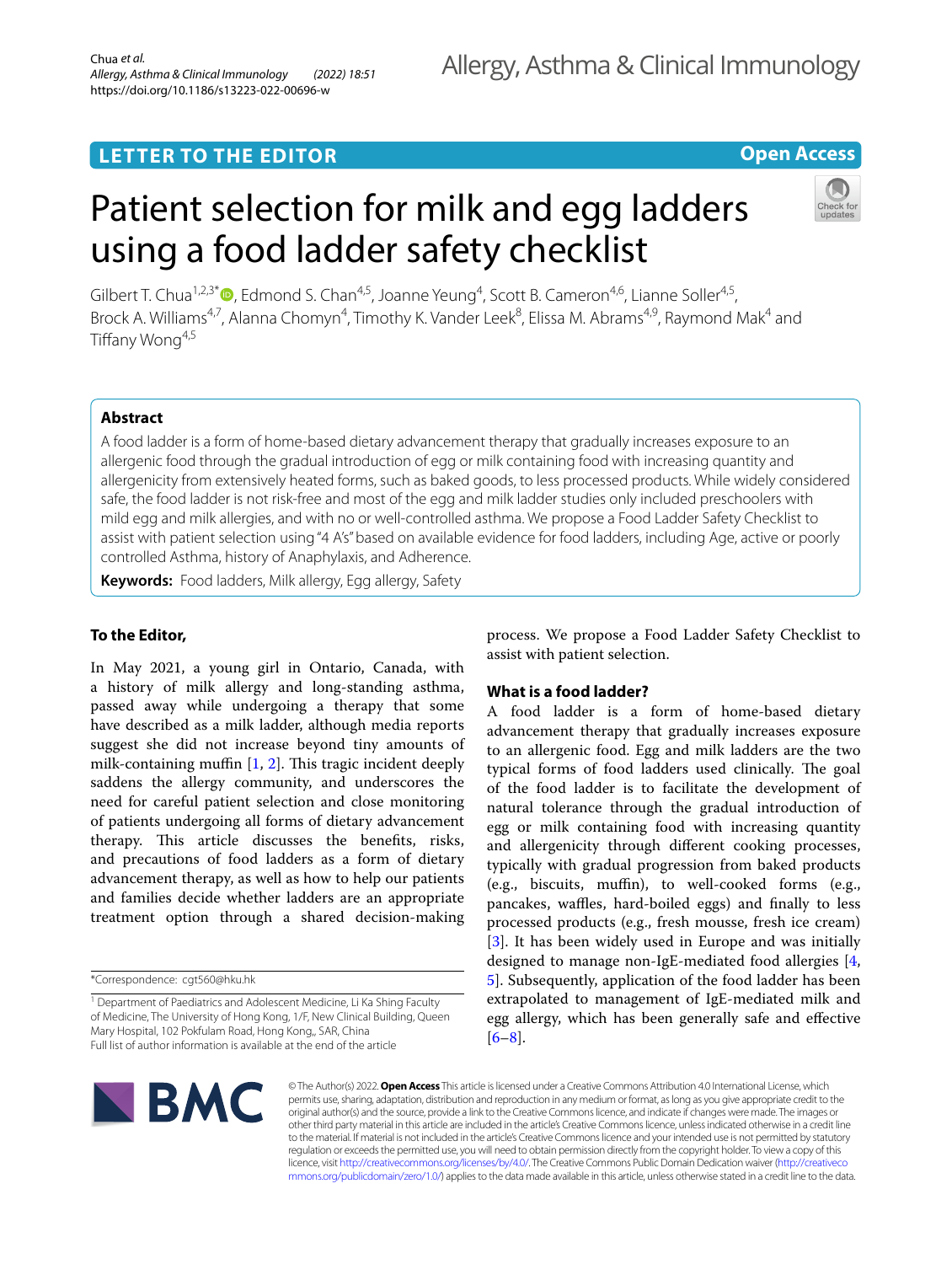#### **What are the benefts and risks of the food ladder?**

The primary benefits of home-based treatments such as milk and egg ladders include the demedicalization of food (by providing a structured approach which still allows fexibility in options and pace at which individuals proceed), and reduction in health care utilization. For example, they allow practitioners the ability to allocate limited in-person appointments for oral food challenges and oral immunotherapy to other patients who are too high-risk for home-based treatments. While some practitioners offer a starting dose in the office, home-based therapies typically involve fewer in-office visits. Studies have shown that even homebased oral immunotherapy for IgE-mediated food allergy can be feasible and safe with very carefully selected patients  $[9, 10]$  $[9, 10]$  $[9, 10]$  $[9, 10]$ , which offers hope for facilitating early commencement of dietary advancement therapy where resources are limited with long waiting times, especially during the COVID-19 pandemic when there were limited non-emergency elective services and lack of regular in-office visits  $[11, 12]$  $[11, 12]$  $[11, 12]$  $[11, 12]$ .

Ball et al. retrospectively studied 86 children with mild milk allergies who started home-based milk introduction between 8 to 33 months of age; 68 of 86 subjects (79.1%) reached the top of the milk ladder at the two-year mark and two additional subjects tolerated all dairy products at the fourth review. None developed anaphylaxis or required epinephrine autoinjector [[6\]](#page-4-5). Gotesdyner et al. studied 39 children under two years old with mild egg allergy and treated them using a structured graduated exposure protocol, and compared with a matched group of 80 children who were advised to strictly avoid egg at least until two years old or earlier natural resolution and followed to a median age of 69 months. The age of egg allergy resolution in the treatment group was signifcantly younger than the control group (median age 24 months vs. 78 months,  $p < 0.001$ ), and 82% of children in the treatment group were able to tolerate lightly cooked eggs, versus 54% in the control group  $(p=0.001)$  [\[8](#page-4-6)]. Thomas et al. retrospectively reviewed 98 children with a median age of 40 months with mild egg allergy and were managed with egg ladder. 43% were managed with an egg ladder over an average of 15.5 months. Only two children had severe reactions, and one required adrenaline; those with severe reactions resumed the ladder and progressed to the last two steps (lightly cooked whole egg or raw egg) successfully. A high proportion (78.7%) of the parents felt satisfed or very satisfed with the egg ladder [[7\]](#page-4-11) (Table [1](#page-2-0)).

#### **Patient selection for milk and egg‑allergic patients**

Like any other dietary advancement therapy, the food ladder should be considered a form of oral immunotherapy and therefore not risk-free. Most of the egg and milk ladder studies only included preschoolers with mild egg and milk allergies without a history of anaphylaxis (who have a high likelihood of outgrowing their food allergy), together with well-controlled or no asthma, and families who could follow food allergy management and anaphylaxis action plans [[6–](#page-4-5)[8](#page-4-6)] (Table [1](#page-2-0)). Other studies limited the inclusion of egg and milk allergic subjects who had passed a baseline oral food challenge to baked egg or milk, and used the food ladder as a tool to facilitate the desensitization process [[5\]](#page-4-4).

Emerging real-world evidence has demonstrated that performing oral immunotherapy for food allergy early, especially during infancy and preschool age (<6 years old), is signifcantly safer, more efective, and more likely to result in sustained unresponsiveness, compared to starting later in older children [\[13](#page-4-12)–[19\]](#page-4-13). It is also known that infants and toddlers have fewer allergic reactions involving the respiratory, cardiovascular, and neurological systems compared to older children [[20–](#page-4-14)[22\]](#page-4-15). Evidence on the safety of using food ladders to desensitize older children and adolescents with persistent allergy to baked egg and milk is also lacking. Therefore, patients with persistent higher-risk phenotypes such as those with older age (>6 years old), previous anaphylactic reactions to extensively baked forms of food (especially involving the respiratory and cardiovascular systems), a prior history of allergic reaction at a very low trigger threshold, poor asthma control, or psychosocial factors (e.g. families unable to adhere to instructions or follow-up) are not suitable candidates for food ladders [\[6](#page-4-5), [7\]](#page-4-11).

## **Pre‑requisites for administering food ladders safely**

The food ladder should be administered by well-trained and experienced healthcare professionals with the necessary expertise and experience in food allergy and anaphylaxis management, performance of oral food challenges, and careful selection of patients for food immunotherapy [\[2](#page-4-1)]. Patient informed consent should be obtained, and patients should be aware of cofactors that could lower reaction threshold while on any dietary advancement therapy, including febrile illnesses, exercise, hot baths, dosing on an empty stomach, and an increase in total allergen exposure such as dust mite and pollen [[23,](#page-4-16) [24](#page-4-17)]. Allergists should be readily available to address patient concerns and reactions,and to ensure families are confdent and competent at treating anaphylaxis before offering ladders. Allergists should also be aware of conditions where using food ladders as a dietary advancement therapy could be risky and less efective. On-going close follow-up with the allergist administering the food ladders is essential to ensure the safety, ongoing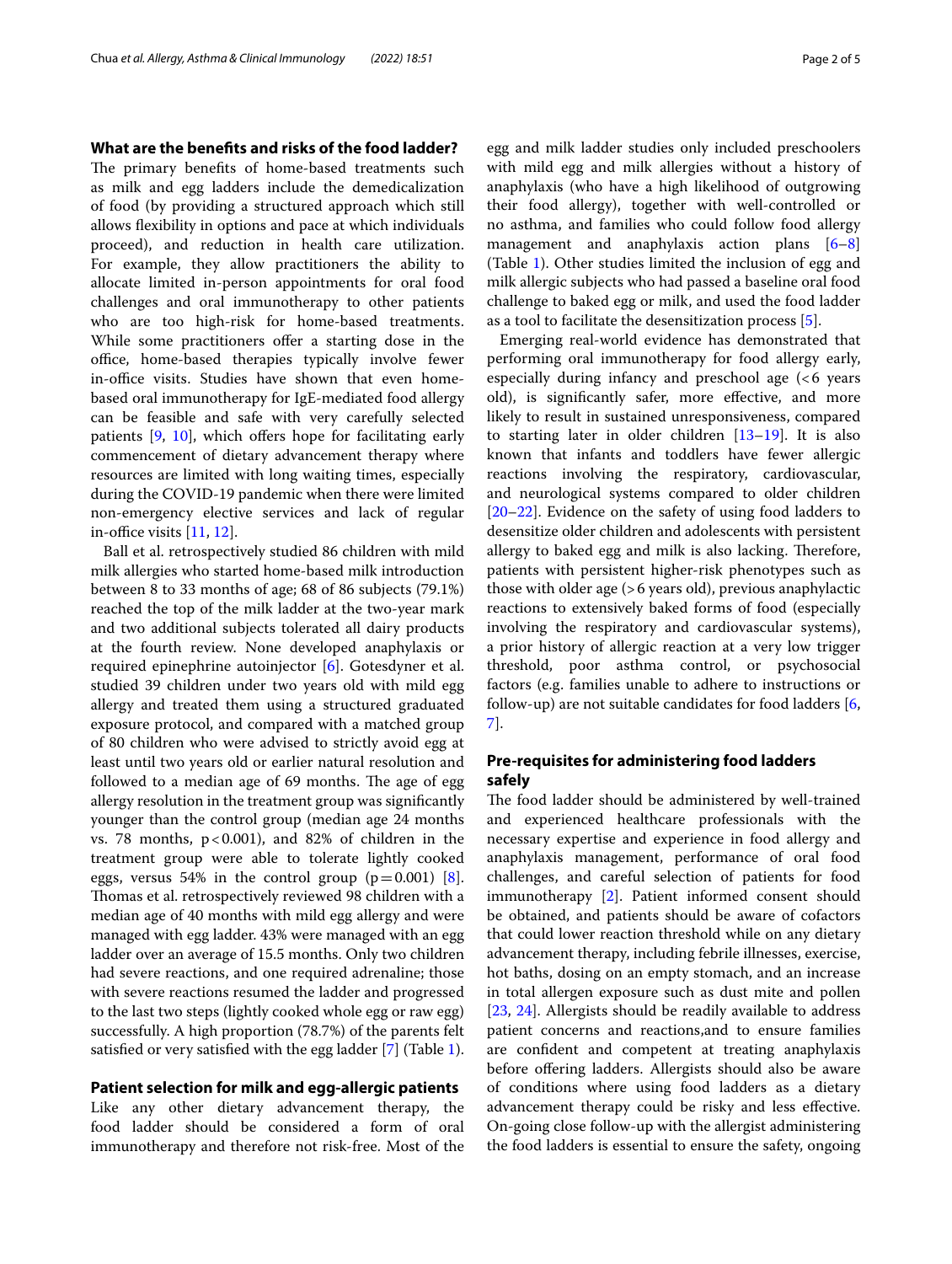|                                                                    |                                                                                                                                                                                                                                                                  | Table 1 Summary of studies using egg and milk ladders to treat lgE-mediated egg and milk allergy                                                                                                                                  |                                                 |                                                |                                                                                                                                                                                                                                                                                                                                |                                  |                                                                                                                                                                         |                                    |
|--------------------------------------------------------------------|------------------------------------------------------------------------------------------------------------------------------------------------------------------------------------------------------------------------------------------------------------------|-----------------------------------------------------------------------------------------------------------------------------------------------------------------------------------------------------------------------------------|-------------------------------------------------|------------------------------------------------|--------------------------------------------------------------------------------------------------------------------------------------------------------------------------------------------------------------------------------------------------------------------------------------------------------------------------------|----------------------------------|-------------------------------------------------------------------------------------------------------------------------------------------------------------------------|------------------------------------|
| Author/Year/Study<br>Type/Ladder                                   | Inclusion criteria                                                                                                                                                                                                                                               | criteria<br>Exclusion                                                                                                                                                                                                             | No of subjects in<br>active treatment<br>dho.f6 | Age                                            | Main outcomes                                                                                                                                                                                                                                                                                                                  | reactions<br>% of any<br>adverse | Anaphylaxis                                                                                                                                                             | anaphylaxis<br>factors for<br>Risk |
| Retrospective chart<br>review/Milk Ladder<br>Ball et al/2019 [6]   | milk allergy based on<br>IgE-mediated cow's<br>clinical history and<br>positive SPT                                                                                                                                                                              | with trace baked milk<br>- History of recurrent<br>- Cow's milk allergic<br>reactions occurring<br>- Allergic reactions<br>cardiovascular<br>nvolving the<br>respiratory or<br>$-$ SPT $>$ 8 mm<br>ingestion<br>systems<br>wheeze | 86                                              | 13 months (range<br>$8 - 33$ months)<br>Median | the milk ladder by the<br>- 2 subjects tolerated<br>$-68$ subjects (79.1%)<br>all dairy products at<br>reached the top of<br>the fourth review<br>two-year mark                                                                                                                                                                | 80%                              | None                                                                                                                                                                    | $\leq$                             |
| Case Control Study/<br>et al./2019 [8]<br>Gotesdyner<br>Egg Ladder | -Children<2 years old<br>allergic reaction after<br>allergy diagnosed by<br>exposure to cooked<br>SPT and/or positive<br>or fried eggs in the<br>-IgE-mediated egg<br>OFC or by positive<br>of an immediate<br>a clinical history<br>IgE along with<br>past year | eaction to baked egg<br>were excluded from<br>dronb<br>history of allergic<br>Children with a<br>the control                                                                                                                      | $\Im$                                           | $(IR: 14-19$ months)<br>Median 16 months       | allergen resolution in<br>$78$ months, $p < 0.001$<br>were able to tolerate<br>the treatment group<br>the treatment group<br>-82% of children in<br>eggs, versus 54% in<br>age 24 months vs.<br>the control group<br>than the control<br>younger age of<br>group (median<br>lightly cooked<br>- Significantly<br>$(p = 0.001)$ | 23%                              | stopped and the child<br>continued with egg<br>and vomiting) and<br>EpiPen was given.<br>The protocol was<br>anaphylaxis (rash<br>One patient<br>developed<br>avoidance | Not mentioned                      |
| Thomas et al./2021 [7]<br>Retrospective study<br>Egg Ladder        | - History convincing<br>of IgE-mediated egg<br>- Mild or no eczema<br>-Single food allergy<br>education provided<br>Written action plan<br>controlled asthma<br>management and<br>for food allergy<br>-No or well-<br>allergy                                    | History of anaphylaxis<br>containing egg or a<br>non-IgE-mediated<br>to any food<br>egg allergy                                                                                                                                   | 47                                              | Mean age 40 months<br>$(IQR: 12-60$ months)    | to complete the<br>egg ladder over<br>43% were able<br>an average of<br>15.5 months                                                                                                                                                                                                                                            | 59.60%                           | parent report). One<br>severe reaction (by<br>Two patients had<br>was treated with<br>adrenaline                                                                        | Not mentioned                      |
|                                                                    | la Elmmunoqlobulin E, /QR interquartile range, OFC oral food chall                                                                                                                                                                                               |                                                                                                                                                                                                                                   | lenge, SPT skin prick testing                   |                                                |                                                                                                                                                                                                                                                                                                                                |                                  |                                                                                                                                                                         |                                    |

<span id="page-2-0"></span>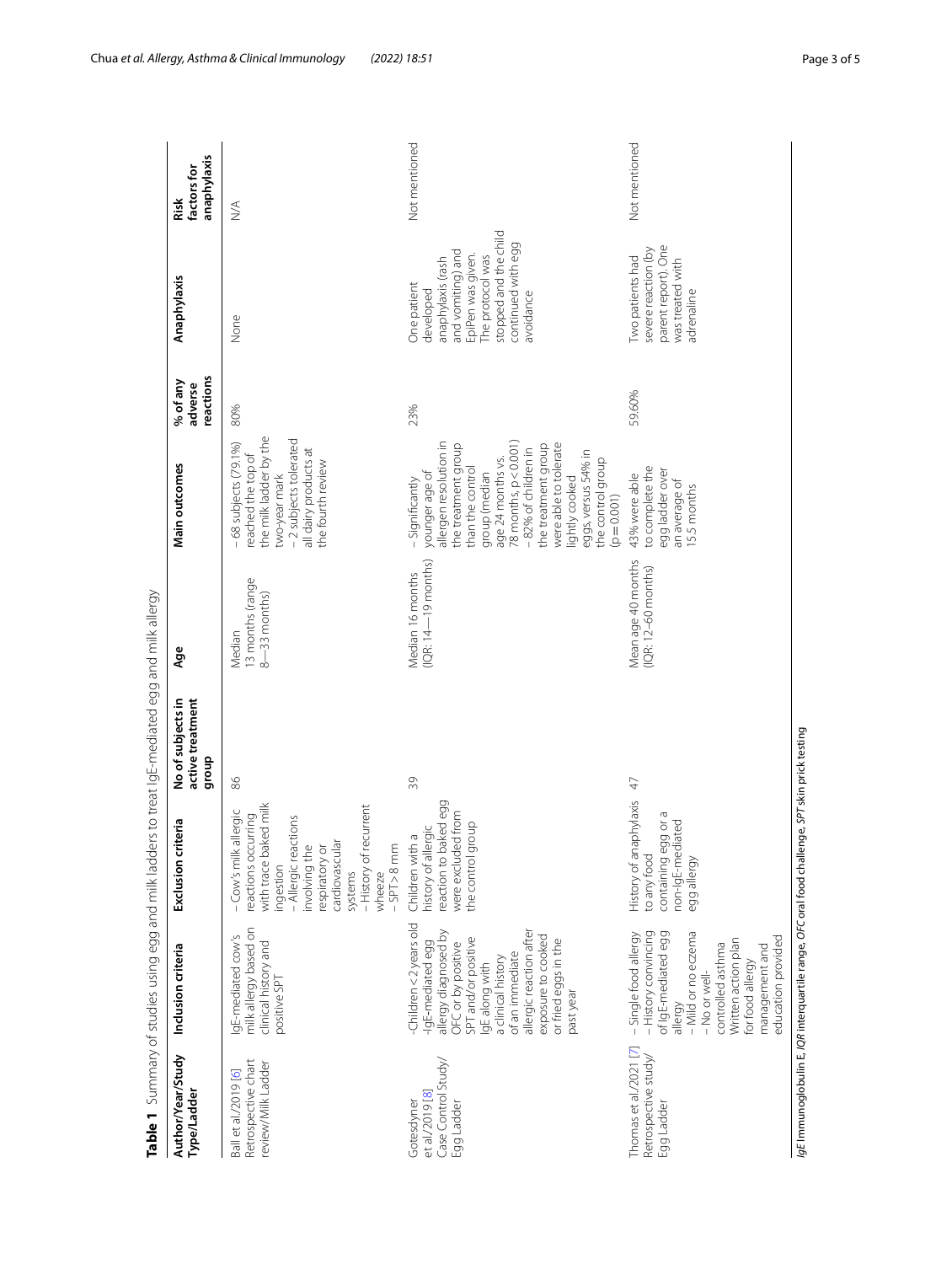understanding of the procedures and to ensure new unexpected risk factors (e.g. loss of asthma control) have arisen. We propose a Food Ladder Safety Checklist to assist with patient selection using "4 A's" based on available evidence for food ladders, including **A**ge, active or poorly controlled **A**sthma, history of **A**naphylaxis, and **Adherence** (Additional file [1](#page-3-0)). Allergists may decline or delay ofering food ladders while optimizing any modifable factors, such as asthma, or opt for an alternative dietary advancement therapy such as oral immunotherapy (OIT).

## **A shared decision‑making process to making the most suitable choice**

Shared decision-making (SDM) refers to the process by which patients play an active role in managing their health [\[25](#page-4-18)] It is also a bidirectional conversation that incorporates pros and cons of approaches and integrates patient preferences into decision making. This is different from informed consent, in which patients only agree or disagree with a treatment option. SDM involves three steps: (i) creating choice awareness but providing an unbiased list of options, (ii) discussing options based on clinical relevance and current medical evidence, and (iii) discussing patient preferences, i.e., "what matters most" to the patient. It is essential to clarify goals and expectations of treatment, experience with previous management strategies, and possible fears. In the context of food allergy, it is important that the allergist provides diferent options to patients and families [\[25](#page-4-18)]. For example, if a patient has multiple food allergies, an option of milk or egg OIT instead of ladders could be incorporated as part of a multiple food OIT protocol, which has also been shown to be safe and effective [[26](#page-4-19)] Ultimately, for patients with identifed contraindications such as uncontrolled asthma, or where dose adherence would be unlikely, strict avoidance while carrying an epinephrine autoinjector and future reassessment for spontaneous resolution might be a better option [\[27\]](#page-4-20).

## **Conclusion**

Milk and egg ladders are safe and efective dietary advancement therapies, in patients who have a high likelihood of outgrowing their milk and egg allergies. Nevertheless, any form of dietary advancement therapy carries a risk of allergic reaction, including anaphylaxis, as these patients are still allergic to milk and egg at baseline. Careful attention needs to be paid to proper patient selection and managing allergic comorbidities such as asthma, prior to initiating a milk or egg ladder, and a food ladder safety checklist can assist with patient selection. Despite recent media reports, the risk of death with milk/egg ladders or food immunotherapy in carefully selected patients is extremely remote, and does not exceed the risk of death from avoidance or other forms of allergen immunotherapy such as subcutaneous immunotherapy with aeroallergens [[2](#page-4-1)].

#### **Abbreviations**

IgE: Immunoglobulin E; IQR: Interquartile range; OFC: Oral food challenge; OIT: Oral immunotherapy; SDM: Shared decision-making; SPT: Skin prick testing.

#### **Supplementary Information**

The online version contains supplementary material available at [https://doi.](https://doi.org/10.1186/s13223-022-00696-w) [org/10.1186/s13223-022-00696-w.](https://doi.org/10.1186/s13223-022-00696-w)

<span id="page-3-0"></span>**Additional fle 1.** The food ladder safety checklist.

#### **Acknowledgements**

None.

#### **Author contributions**

GTC and ESC drafted the manuscript. JY, SCB, AC, TVL, contributed substantially to the conception of the study. LS, BW, EA, RM critically revised the manuscript. TW supervised and led the study. All authors read and approved the fnal manuscript and agreed both to be personally accountable for the author's own contributions and to ensure that questions related to the accuracy or integrity of any part of the work, even ones in which the author was not personally involved, are appropriately investigated, resolved, and the resolution documented in the literature. All authors read and approved the final manuscript.

#### **Funding**

This study was supported by the University of Hong Kong Seed Fund for Basic Research for New Staff (Project code: 202009185024).

#### **Availability of data and materials**

Not applicable.

#### **Declarations**

#### **Ethics approval and consent to participate** Not applicable.

#### **Consent for publication**

Not applicable.

#### **Competing interests**

GTC is the council member of the Hong Kong Institute of Allergy and the Hong Kong Allergy Association. LS and BW have no conficts of interest to declare. ESC has received research support from DBV Technologies; has been a member of advisory boards for Pfzer, Pediapharm, Leo Pharma, Kaleo, DBV, AllerGenis, Sanof Genzyme, Bausch Health, Avir Pharma, ALK; is a member of the healthcare advisory board for Food Allergy Canada; and was co-lead of the CSACI oral immunotherapy guidelines. JY received speaking honoraria from UBC CPD, Sanof, AstraZeneca, Pfzer, Stallergenes Greer, Novartis, Pediapharm, Medexus Pharma. She has served on advisory/consultancy committees for Sanof, Pfzer, HealthLinkBc, Stallergenes Greer, and LEO Pharma. SBC has been a member of advisory boards for Bausch Health, and Pfizer, and was a committee member of the CSACI oral immunotherapy guidelines. TV has served on advisory boards and received honoraria from Aralez/Miravo, Bausch Health, and Pfzer. EA is a collaborator with the Institute for Health Metrics and Evaluation. She is an employee of Public Health Agency of Canada (PHAC), but the views expressed are her own and not that of PHAC. RM is an advisory board member for ALK, Sanof, Pfzer and has received speaker honoraria from Novartis, Pediapharm, CSL Behring and Astrazeneca. TW has been a member of advisory boards for Sanof, Cerave, Leo Pharma and Miravo and has received speaker honoraria from Pfzer and Stallergenes Greer.